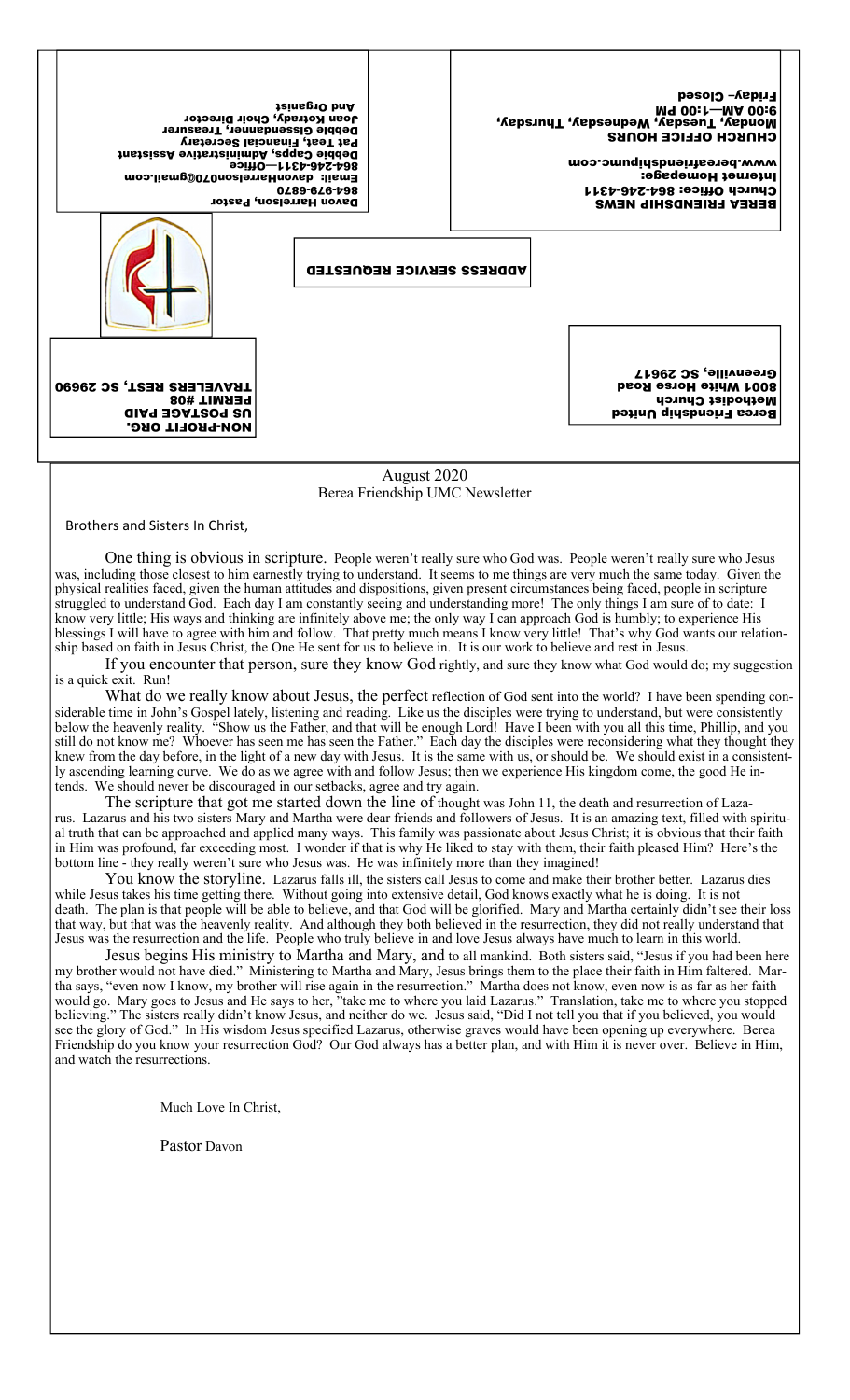# **Monthly mission collections for 2020**

During this Covid 19 crisis, we will be collecting any nonperishable food/cleaning/hygiene products. We will be taking our donations to the North Greenville Crisis Ministries Pantry. The food pantries are being hit hard during this pandemic. Thank you to Margaret Rawson for delivering the items to them. If you would like to assist with delivery, please let Vickie Failor or Margaret Rawson know.



#### **United Methodist Women**

The Friendship Circle will not meet during the month of August.

 The Shalom Circle will meet on Saturday, August 15, 2020 at the church. We will continue our mission project of reaching out to the shut-ins. On Saturday, July  $18^{th}$  we delivered frozen meals to several of our shut in families and visited with them from a safe distance and by phone. We are also sending notes to some of our shut ins and members not able to attend church. We hope to deliver more meals and other goodies in the near future. We will also be doing a Spiritual Growth Study provided by the National UMW.

# Prayer Focus

Our prayer focus for August is on the Susanna Wesley House in Baltimore, Maryland. It was founded in 1919. Today they serve the Baltimore metro area and have received a 4.8 star rating.

Their mission is to provide a safe and clean temporary home to assist women in need and their dependent children while ensuring there is a viable program in place for the residents to obtain independent living. Services offered include child care, parenting classes, job training, and GED classes.

Recent community and fund raising events have included luncheons, a silent auction, spring garden party, jazz night benefit, and a party to celebrate the birthday of Susanna Wesley.

Birthday cards will be sent to missionaries Fay Flanary in Massachusetts and Ginny Moore in Ohio.

### **Inspiration Group**

We have sure missed meeting with everyone and hope to be able to meet again in September social distancing. We will send more deals in next months newsletter and on the website.



#### **Church Website and Facebook Information**

Please check the Website, www.bereafriendshipumc.org and our Facebook page (Berea Friendship United Methodist) for regular updates on services and information going on in the church. If you have news that you would like to be put on either one, please contact, Vickie Failor. If your group has information that you would like to share with the website or Facebook page, please contact Vickie Failor or the church office and we will get it on the pages. We are making changes regularly.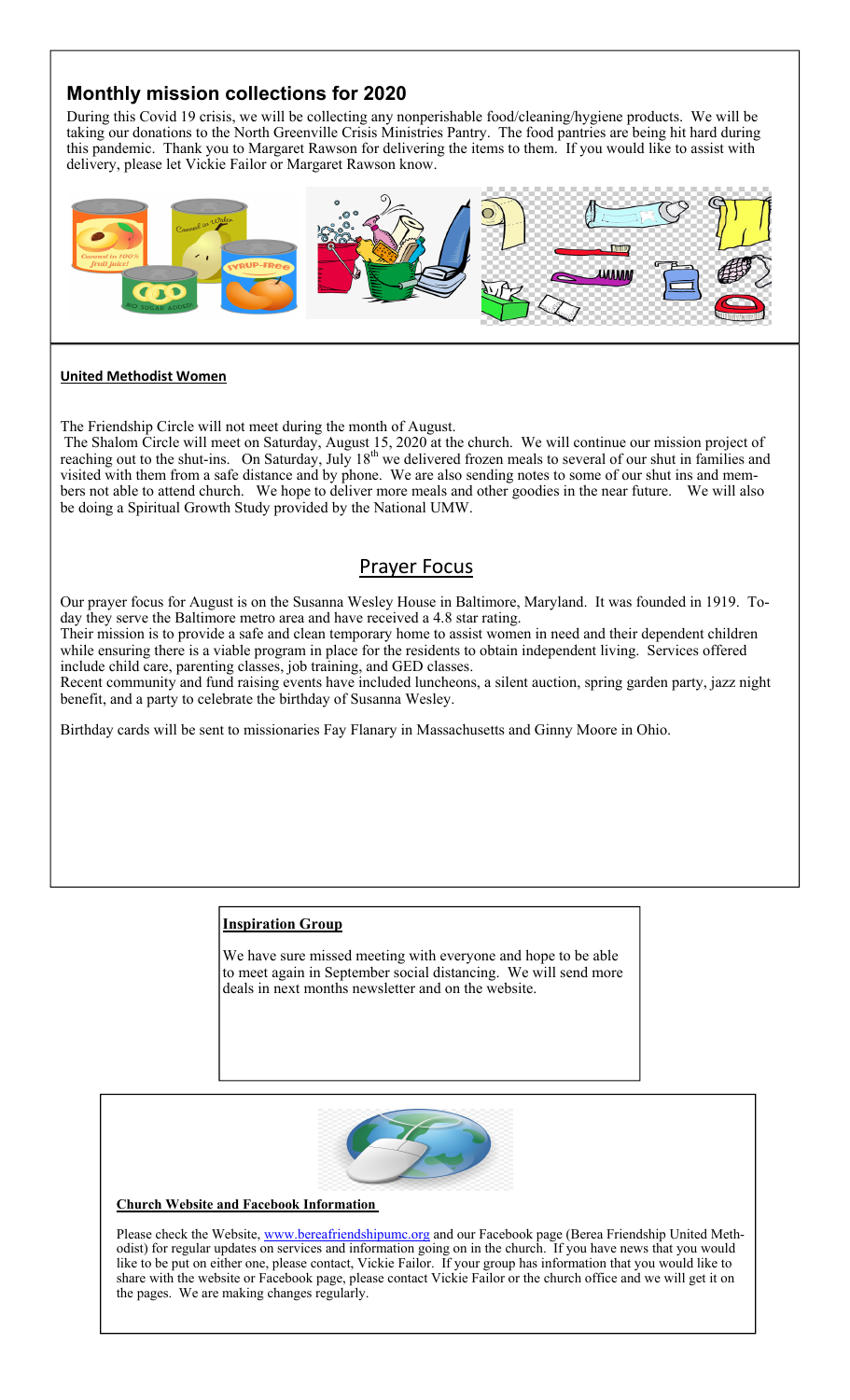#### **Helping Children Thrive** by Richard Lord

United Community Centers, a United Methodist Women-supported national mission institution in Fort Worth, Texas, knows this well as it serves and advocates for its 14,000 participants. Its programs focus on educational enrichment for students, community meals and a food pantry, and assistance and advocacy.

"United Methodist Women connects to United Community Centers because its mission coincides with ours," said Lynne Grandstaff, president of Central Texas Conference United Methodist Women and a member of the centers' board. "UCC is a direct connection to children, youth and families.

"It's a well-rounded resource," Grandstaff continued. "Education and literacy fit right into the United Methodist Women emphases, as does its family health programs and its support of

and advocacy for working families. It helps keep kids safe before and after school and offers food and inexpensive clothing."

Grandstaff has also served as a board member of Red Oak Schools.

"UCC has excellent education programs," she said. "Education affects all parts of a person's life. These programs don't affect poverty alone. They reduce the probability that a young person will enter the prison pipeline. We're trying to close that pipeline."

The centers also work closely with Faith Community Nursing from Texas Health Resources to educate program participants on health issues. Asthma and other environmental diseases are prevalent in the community.

"Local children can be affected by issues associated with oil wells," said United Methodist Women board member Cynthia Rives. "In Denton, where I live, on the Dallas-Fort Worth border, there are 58 wells that are close to schools, homes and businesses."

#### **Meeting changing needs**

United Community Centers constantly modifies its programs to meet the community's needs.

"One way to know whether something is alive is to see if it changes," Rives said. "Looking at the growth of UCC's literacy program, it is very obvious that UCC is alive."

The centers' literacy program has recently exploded, which focuses on grades 1-3 in its three different locations in Fort Worth, where only 34 percent of third graders read at grade level. Among third graders at the centers, 72 percent read at grade level.

"And one concern leads to another," said Rives. "Fort Worth has the highest rate of maternal mortality in the country. This health problem comes from the poverty. UCC's focus on mothers leads to the entire family.

The average poverty rate in the United States is 11.8 percent. The poverty rate in Fort Worth is 16 percent. The neighborhood of Polytechnic Heights is one of the lower income neighborhoods in the city, where the average median household income in 2016 was around \$25,000, compared to the \$56,000 average for Fort Worth as a whole. Known as Poly, it has more than twice the population density than Fort Worth, lower education levels and less access to food. The struggles for a living wage profoundly affect the community.

The centers' participants reflect the ethnic composition of the neighborhood. There are many new immigrants who speak English as a second language.

"UCC doesn't have programs to serve specifically immigrants," Rives explained. "Their programs are for the community. And the community is primarily immigrant."

Jonathon Juarez was 12 years old when he began attending Poly Center. That experience transformed his life. After his father left, his mother, Susan Hernandez, was left to raise Juarez and his three siblings alone. At one point the family was living in a homeless shelter.

With the help of his pastor, Juarez found his way to United Community Centers. He flourished in the program. Today he is a Texas A&M University graduate and works as an engineer in Austin.

"He needed to allow himself to be smart," said Celia Esparza, president and CEO of United Community Centers. "He needed to break from the influences of his environment. He came from an impoverished neighborhood to work as an engineer. His world has changed totally."

United Community Centers "provides encouragement, not just services," said Linda Hutchings, former president of Central Texas Conference United Methodist Women. "It's very important that they offer the kids activities and a safe place to be. And they give them food. But, more than anything, they give them the encouragement to succeed."

#### **United Methodist Women connection**

Every month, between 50 and 100 United Methodist Women members volunteer to help with the literacy program or its food and clothing program. Since 2000, between 3,000 and 5,000 United Methodist Women members have volunteered. "Our relationship with United Methodist Women is very open," said Esparza. "United Methodist Women members are very loving. They are generous, and they are always there for us. They do their best to respond when we inform them of a special need."

Grandstaff explained, "UCC has a very special place for United Methodist Women. It was United Methodist Women that first proposed starting Wesley, one of its locations. And the ties and respect remain very strong."

The centers serve 250 children during the school year and 450 over the summer.

"Literacy is a major project for us during the school year as well as during the summer," Esparza explained. During the summer of 2019, we offered sessions in four schools as well as our three campuses."

The emphasis on the most vulnerable children perfectly fits United Community Centers' mission. It helps create a brighter future for those for whom it could be most dark.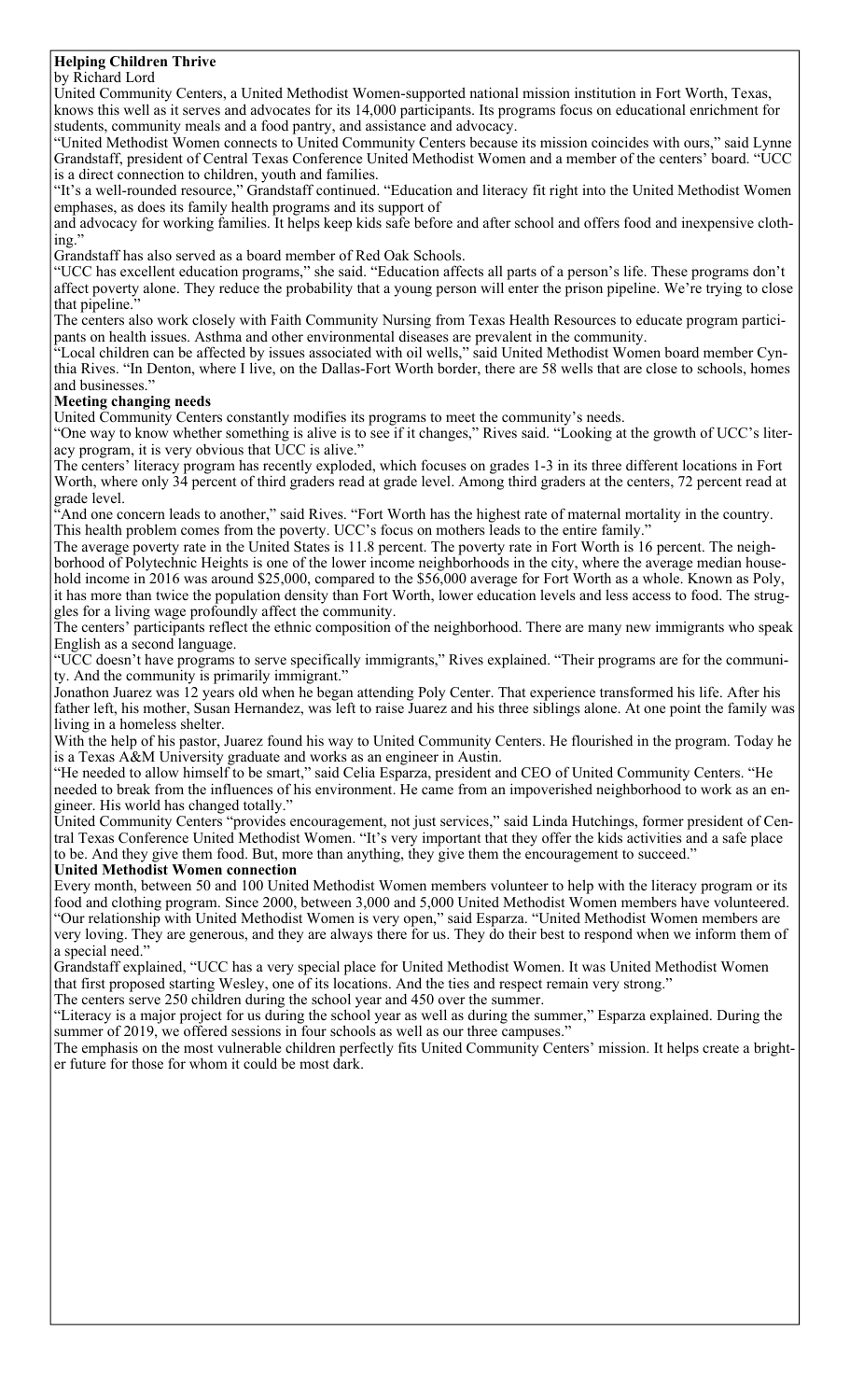#### **August Birthdays**

- 01 Maribeth Willard<br>02 Sarah Reinhardt C
- Sarah Reinhardt Gonzalez 04 Donna Helms
- 07 Masen Willard
- 15 Ronnie Hunter
- 15 Claire Philpot
- 16 Shanna Creswell
- 18 Corky Holman<br>19 Tom Smith
- Tom Smith
- 20 Jim Rawson
- 22 Michelle Artificio Johnson
- 26 Matthew Willard
- 
- 27 Alex Philpot<br>29 Molene McD Molene McDuffie
- 30 Ryan Farley Mann
- 30 Matthew Anthony Earnest

Happy Anniversary

#### **August Anniversaries**

- 06 Laura & Mike Brown
- 12 Nancy & Junior Neal<br>27 Becky & Henry Philo
- Becky & Henry Philpot

#### **PLEASE HELP UPDATE THE PRAYER LIST**

We are only listing those who we know are in nursing/Assisted living homes, the home-bound, those who are hospitalized at present, and those who are at present under going medical procedures such as chemo, etc. We do not want to leave anyone out so if you want your name or loved ones name listed, please notify the church office. We will up-date this list every 30 days—please help us with this important endeavor.



## **Our Sympathy and Prayers**

The family of George Failor, Sr., who passed away in April, will have a memorial service on Saturday, August 22,2020 at Grace United Methodist Church, 42E. Main St., Williamston. The family will receive friends at 1 pm and the service will be at 2 pm.

Please remember **Ronald Failor** and his family during this time.

Becky Philpot Bagwell Family Alex Philpot Clements family and Greer family Dunn family and Presnell family Mildred Pollard Blanche Creswell Laura Childs Robert Moler, Linda Crouch's brother Mary Penland John Disher Joe Philpot Nichols Family Farr Family Bobbie Bogan's brother Jim Philpot Becky Philpot's brother, Jim Smith Bill Teat's sister Carolyn Knight Allen Zorn Alex Stone Janet Stone Elmo Mann Molene McDuffie Mildred Bray Mary Childs Troy Clements Millie Dunn Shirley Dickson Jane-Hunt Grady Kathleen Griffin



# **Sympathy**

The Pastor and congregation express their deepest sympathy to **Robert and Sue Bagwell and Cindy Cooper (Alex)** and family on the death of Robert's mother Elizabeth Buchanan Bagwell who passed away on Thursday, July 16, 2020. A private graveside funeral was held on Monday, July 20, 2020 at Graceland West.

#### **Sympathy**

The Pastor and congregation express their deepest sympathy to **Troy Clements**  upon the death of his sister-in-law Ellen H. Weatherford and to **Diane Greer (Rick)** upon the death of Diane's aunt. Ellen passed away on July 8, 2020 and was the sister of the late Myra Clements.

# **Book Club / Bible Study Wednesday 7 pm on line**

She was a member of Enon Baptist Church.

Working with Pastor Davon a small group is piloting an on line Wednesday evening Zoom meeting. The meeting is open to anyone who is interested. If you have a computer or smart phone go to the app store and download Zoom. It is free. You can then join on line meeting and both see and hear other people in the meeting. we are also sending electronic invites. Let Debbie know In the church office if you are interested in an electronic invite. She sends a reminder weekly. Brenda Benton and Jan Smith are leaders for the pilot study that will go through August.

The current book study is "Fresh Expressions " for the Methodist church and aligns with the Forward Focus project we were working on when covid disrupted the world . A study page is available by email or on the church web page for review. The Zoom connection information is also available on the church web page.

Hope many of you will Zoom in to join us

Time: This is a recurring meeting. 7 pm Wednesday's

#### **Thank You**

Thank You so much for remembering us with the many cards & notes sent to us in the past few months which have been very challenging, especially not being able to get out. The notes give us the "pick-up" we need. We miss coming to our church, hearing Davon's great sermons, and visiting with our church family. Hope we can soon be back. Also, thanks to Vickie for bringing us the chili beans, vegetable soup & corn bread, and the "yummy" cake. Such a nice treat not to have to cook. Thanks for all your prayers and love,

Pat & Bill Teat